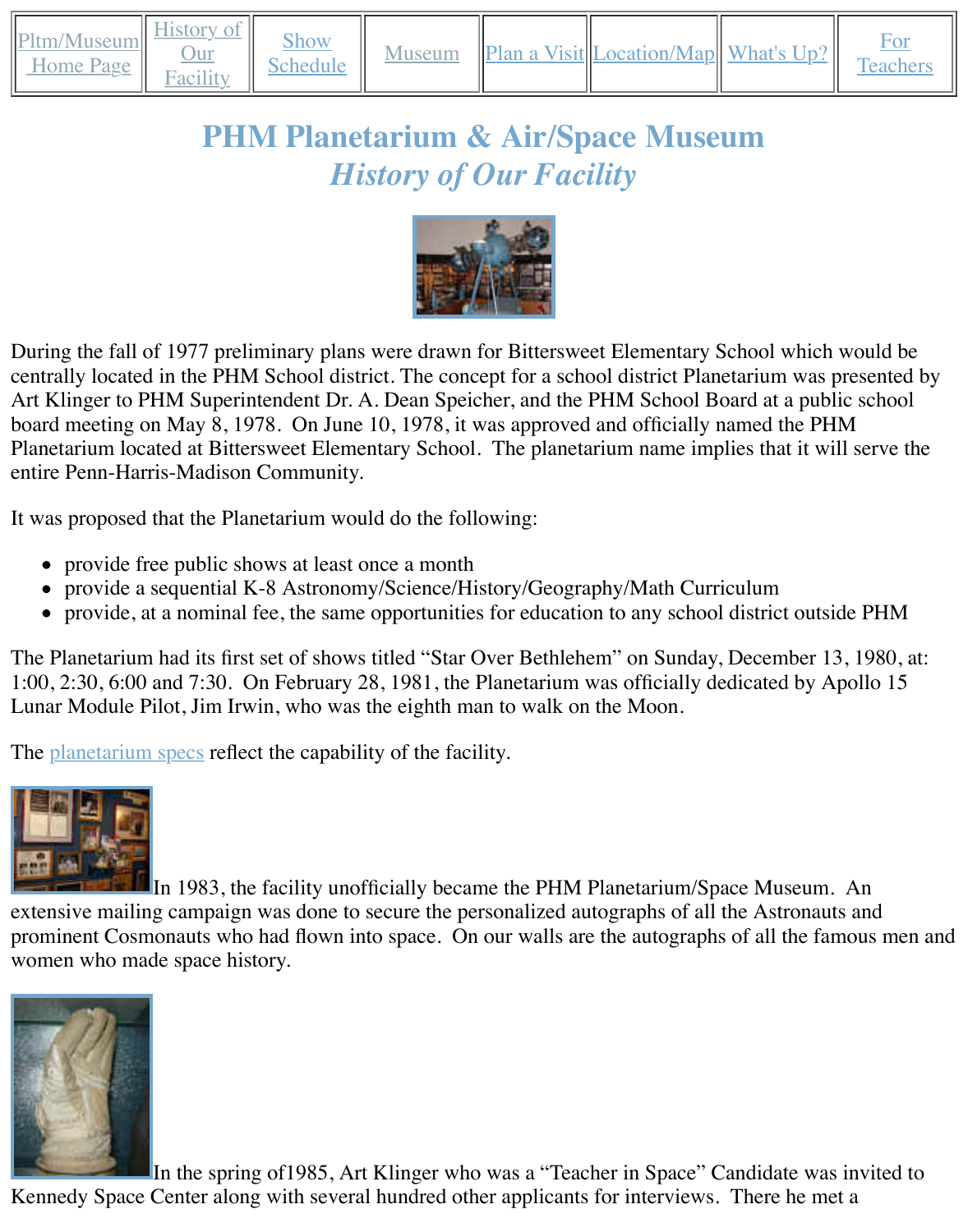

In the spring of 2000 the Planetarium began an extensive search for autograph memorabilia related to Aviation beginning with the Wright Brothers in 1903. The purpose was tremendous leap in technology from the beginning to the end of the  $20<sup>th</sup>$  century. Our autographs included: Orville Wright, Charles Lindbergh, Ameila Earhart, Wiley Post, Eddie Richenbacker, Chuck Y [pilots, Flying Tig](http://old.transitofvenus.org/phm/lindysig.jpg)ers Pilots, Enola Gay Crewmembers and Boch Car Crewmembers to name a Unofficially we are now the PHM Planetarium & Air/Space Museum.



Starting in the spring of 2002 we began a Civil War Artifacts Display Case which contains a Civil War Artifacts Display Case which contains a Starting of 2002 we began a Civil War Artifacts Display Case which contains a St over 30 items used during the Civil War such as: Springfield Rifle and bayonet, .58 caliber car Union canteen, eating utensils, drinking cup, cartridge box, percussion caps and pouch cannon [Calvary Belt fou](http://old.transitofvenus.org/phm/slaveship.jpg)nd at Gettysburg in the Peach Field, Confederate Pistol, to name a few. Also framed slave documents. All items in our display are authentic. This display is for two Planet titled: "Civil War/Slavery" and "Civil War Life and Battles." Both shows are annually present month of May. The Civil War display Case is set up for the months of April and May only.

All three museum displays are works in progress. So when you visit us the next time new thin been added.



More than 500,000 visitors have reaped the benefits of the PHM planetarium abundant educational resources. Nonetheless, in the **2005 and 2006 Budget Adjustments and Reductions** proposal, PHM Superintendent Robert Howard recommended "eliminating the planetarium po effective with the 2006/2007 school year. Subsequent input from the public has encouraged the of Education to put that recommendation on hold, as of May 2004. Modest entrance fees have added for some public programs.

# Special [Guests](mailto://superintendent@phm.k12.in.us)

Since the Planetarium opened some of our special guests have included:

| Jim Irwin              | Apollo 15 Astronaut, Moonwalker     |
|------------------------|-------------------------------------|
| <b>Scott Carpenter</b> | Aurora 7 Original Mercury Astronaut |